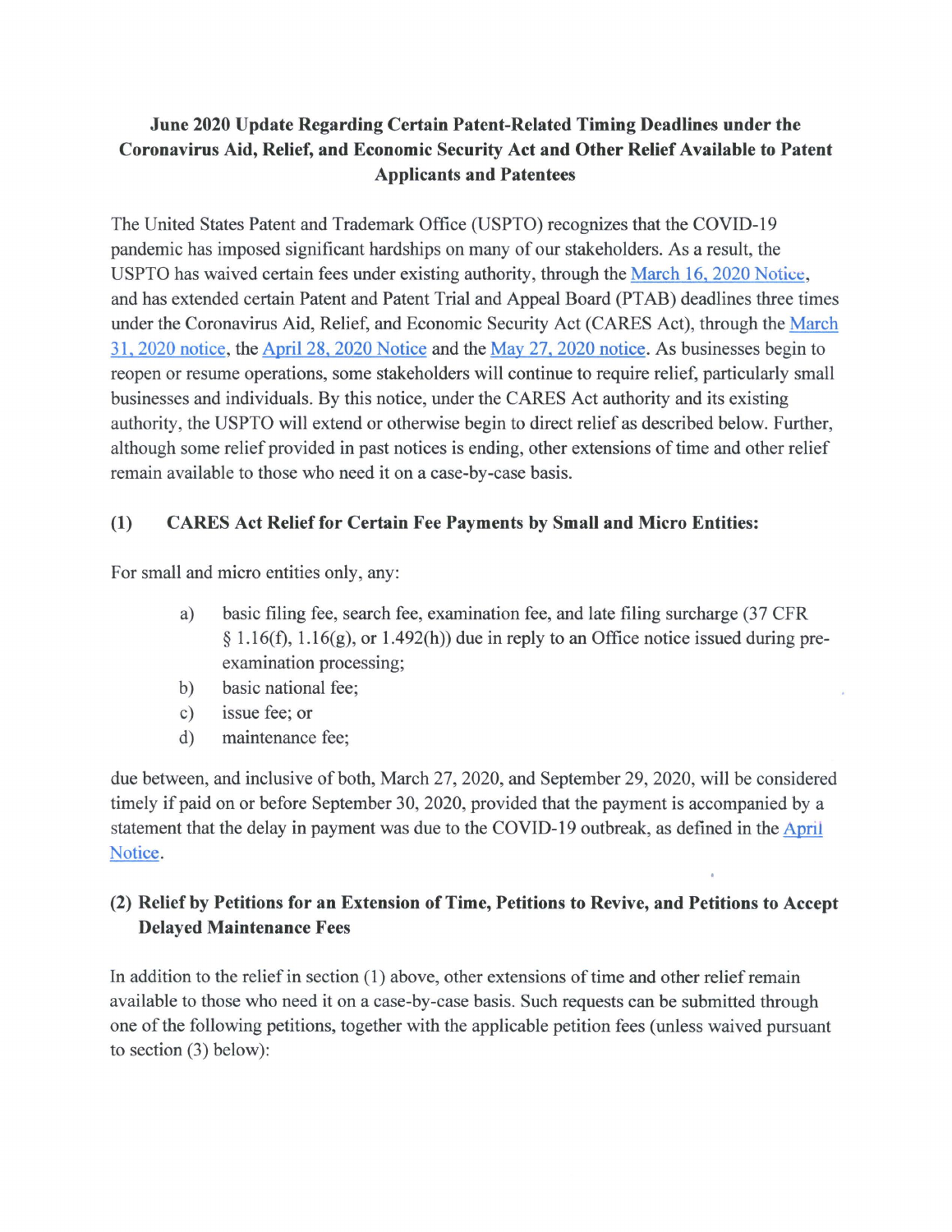- a) extensions of time under 37 CFR  $\S$  1.136 remain available for filing replies to Office actions and notices issued during patent application processing or examination;
- b) petitions under 37 CFR  $\S$  1.137 to revive an application remain available if an inability to file or pay patent-related documents or fees by their due date has resulted in the abandonment of an application or termination or limiting of prosecution in a reexamination proceeding; and
- c) petitions under 37 CFR § 1.378 to accept a delayed maintenance payment remain available if a maintenance fee has not been paid by its due date.

### **(3) Waiver of the Petition to Revive Fee**

As explained in the April 28, 2020 notice, and extended in the May 27, 2020 notice, the USPTO has waived the fee for petitions to revive for patent applicants or patent owners who, because of the COVID-19 outbreak, were unable to timely submit a filing or payment such that the application became abandoned or the reexamination prosecution became terminated or limited. By this notice, the USPTO requires that all such petitions to waive the petition fee in 37 CFR § l .17(m) be filed by July 31 , 2020.

The notice entitled "May 2020 Update Regarding Certain Patent-Related Timing Deadlines under the Coronavirus Aid, Relief, and Economic Security Act and Other Relief Available to Applicants, Patent Owners, and Others," published May 27, 2020, did not specify a time limit within which a petition under 37 CFR § 1.137(a) must be filed to be eligible for the waiver of the petition fee in 37 CFR  $\S 1.17(m)$ . This notice supersedes the May notice to the extent that any petition under 37 CFR § l.137(a) must be filed by July 31, 2020, to be eligible for the waiver of the petition fee in 37 CFR  $\S 1.17$ (m).

## **(4) PTAB**

For proceedings before the PTAB, a request for an extension of time where the COVID-19 outbreak has prevented or interfered with a filing before the PT AB can be made by contacting the PTAB at (571) 272-9797 or by email at [Trials@uspto.gov](mailto:Trials@uspto.gov) (for AIA trials), PTAB Appeals [Suggestions@uspto.gov](mailto:Suggestions@uspto.gov) (for PTAB appeals), or [InterferenceTrialSection@uspto.gov](mailto:InterferenceTrialSection@uspto.gov) (for interferences).

#### **Comments and Contact Information**

The USPTO recognizes that the COVID-19 pandemic continues to impose various hardships, especially on small businesses and individuals, and will continue to evaluate the evolving situation around the COVID-19 outbreak and the impact on the USPTO's operations and